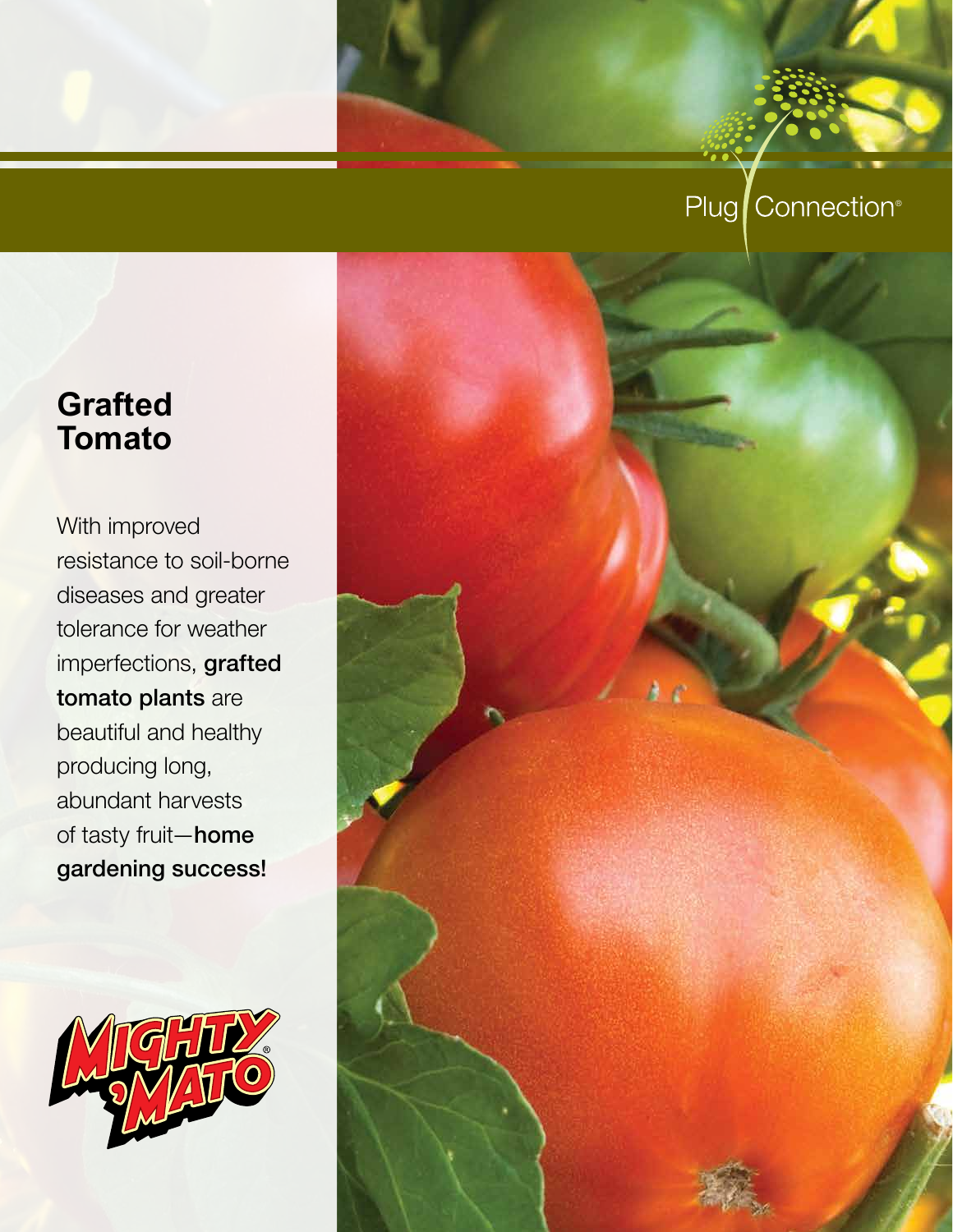

### 'Amish Paste'

*H IN 80–90*

Heirloom paste tomato produces tons of meaty 6–8 oz. red fruits one of the best for sauces and canning. Thrives in short summer areas. 102

### 'Beefsteak'

*H IN 85–95*

Bright red, slightly ribbed 4–5" heirloom tomatoes with delicious, sweet, meaty flesh. An excellent slicer, but also wonderful for cooking, salads, or canning. 102



'Big Beef'

IN 70–75

Red, globe-shaped, 1 lb. fruits with a perfect balance of sweetness and acidity. Abundant firm, crack-resistant tomatoes produced over a long period. 102, SAMP, COLL



'Big Zac'

 *IN 80–90*

Prize-winning variety has been known to produce fruits weighing up to 6 pounds. Huge, glossy red beefsteaks are ideal for slicing and sandwiches. 102

### 'Black Krim'

*H IN 70–90*

Violet-red, slightly flattened 4–5" fruits with near-black shoulders have intense, smoky flavor. Heat tolerant. Color deepens as summer temperatures rise. Russian heirloom. 102



### 'Brandywine' (Sudduth's) ★

*H IN 80–90*

This famous heirloom produces 1–2 lb., scarlet-pink beefsteaks with high acid and sugar content. Considered one of the world's best-tasting tomatoes. 102, SAMP,

### BUMBLEBEE<sup>™</sup> 'Purple'

 *in 65–75*

Striped, crack-resistant cherry tomato in vivid violet and dark green stripes combines standout visual appeal and superb flavor. Round, 1½" fruits are fantastic in fresh salads. 102

### 'Cherokee Purple'

*H IN 75–85*

Dusky rose, 8–12 oz. round fruits with complex, old-time flavor. 19th century heirloom. Perfect for slicing and sandwiches. 102, COLL

TOP SELLER



### 'Chocolate Stripes' ★ *H IN 70–80*

Scarlet and green striped heirloom tomatoes with deep red-brown

flesh combine gorgeous color and rich, sweet, complex flavor. Places high on all taste tests. Superb for slicing or salads. 102

### 'Celebrity' ★

### *D 70–75*

Longtime favorite, flavorful, 7–8 oz. round red tomato for slicing, salads, or sauce. Productive and reliable in many conditions! AAS winner. 102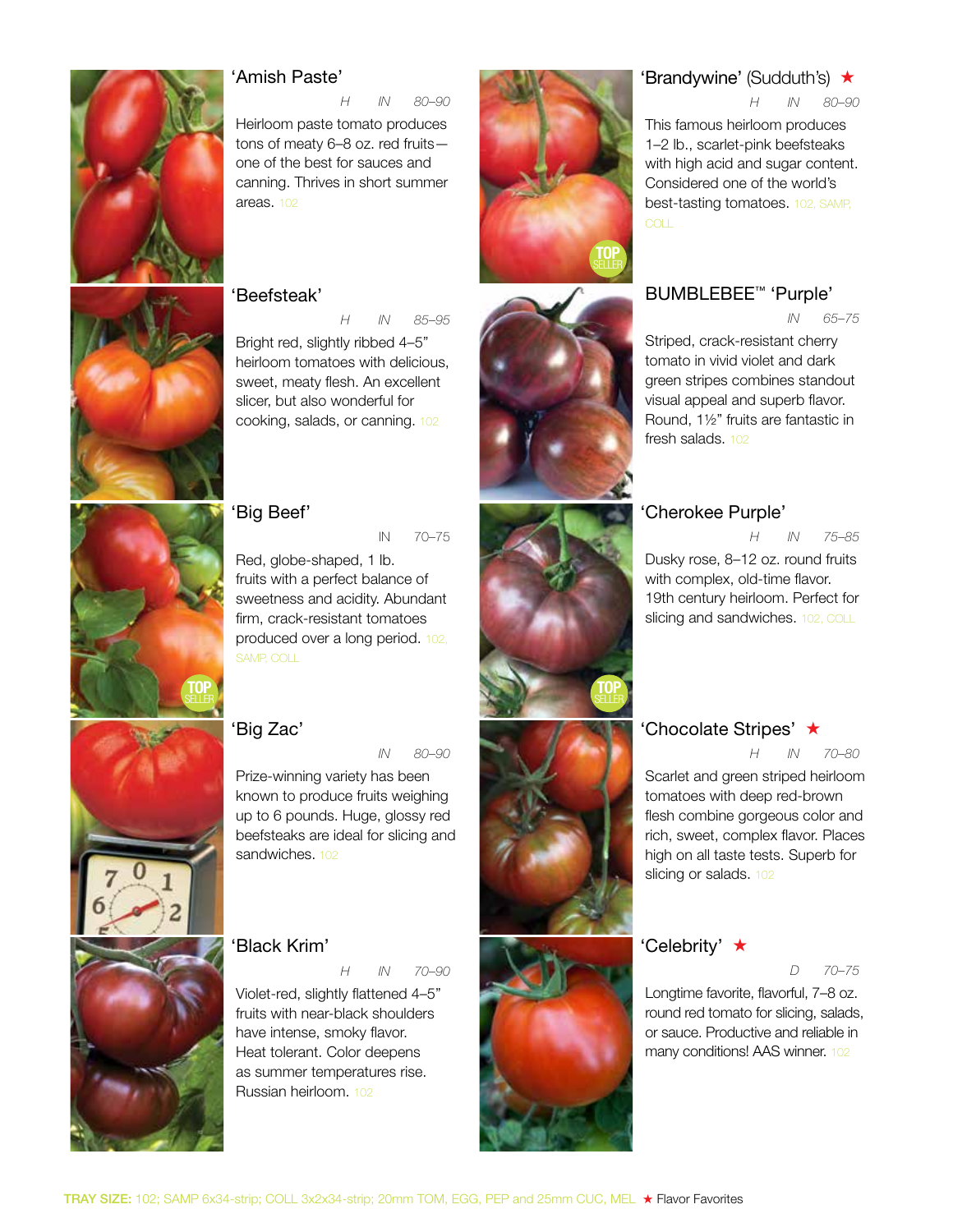

### 'Costoluto Genovese'

*H IN 85–95*

Large, heavily lobed, deep red heirloom tomatoes have meaty, full-flavored, slightly tart flesh. Makes beautiful scalloped slices as well as a rich, hearty sauce. 102

### 'Early Girl'

 *IN 50–60* Bright red, 4–6 oz. round slicers. Early, dependable, and flavorful fruits in almost any climate. 102, SAMP, COLL

# TOP SELLER

'Homestead 24' *H D 80–90* Round, red, 8 oz. heirloom tomatoes are smooth and uniform with good flavor. Compact, heat-tolerant plants ideal for high temperatures and container gardening. 102



### Indigo 'Apple' ★

 *IN 70–80*

New, rare addition to the "blue tomato" series with extra-high anthocyanins. The 2–4 oz. fruits start green and purple, ripening to near black in the sunlight. Good sweet flavor. Produced by Wild Boar Farms. 102

### 'Juliet' ★

 *in 60-70*

Rated one of the most disease resistant. 12–18 deep red fruits per cluster. Delicious, rich tomato taste for salads, great salsa, and fresh pasta sauce. Good crack resistance, vine storage, and shelf life. AAS winner. 102, COLL

### 'Mortgage Lifter' (Estler's)

*H IN 85–95*

Dark pink, 1–2 lb. fruits are meaty with good old-time flavor. Heirloom known for its productivity. 102, SAMP, COLL

### GRAFTED TOMATO SAMPLER

Two-tray sampler of 6 top-selling varieties - 34 of each\*

Big Beef Brandywine (Sudduth's) Early Girl Mortgage Lifter (Estler's) San Marzano (Redorta's) Sun Sugar

*\*Available only on even ship weeks 4–16*

### GRAFTED TOMATO COLLECTIONS

Two-tray collections of 3 tasty varieties - 68 of each

### First-to-Fruit Collection

Early Girl Juliet **Stupice** 

### Heirloom Collection

Brandywine (Sudduth's) Cherokee Purple Mortgage Lifter (Estler's)

**SSS Collection** (Salad/Slice/Sauce) Big Beef San Marzano (Redorta's) Sweet Million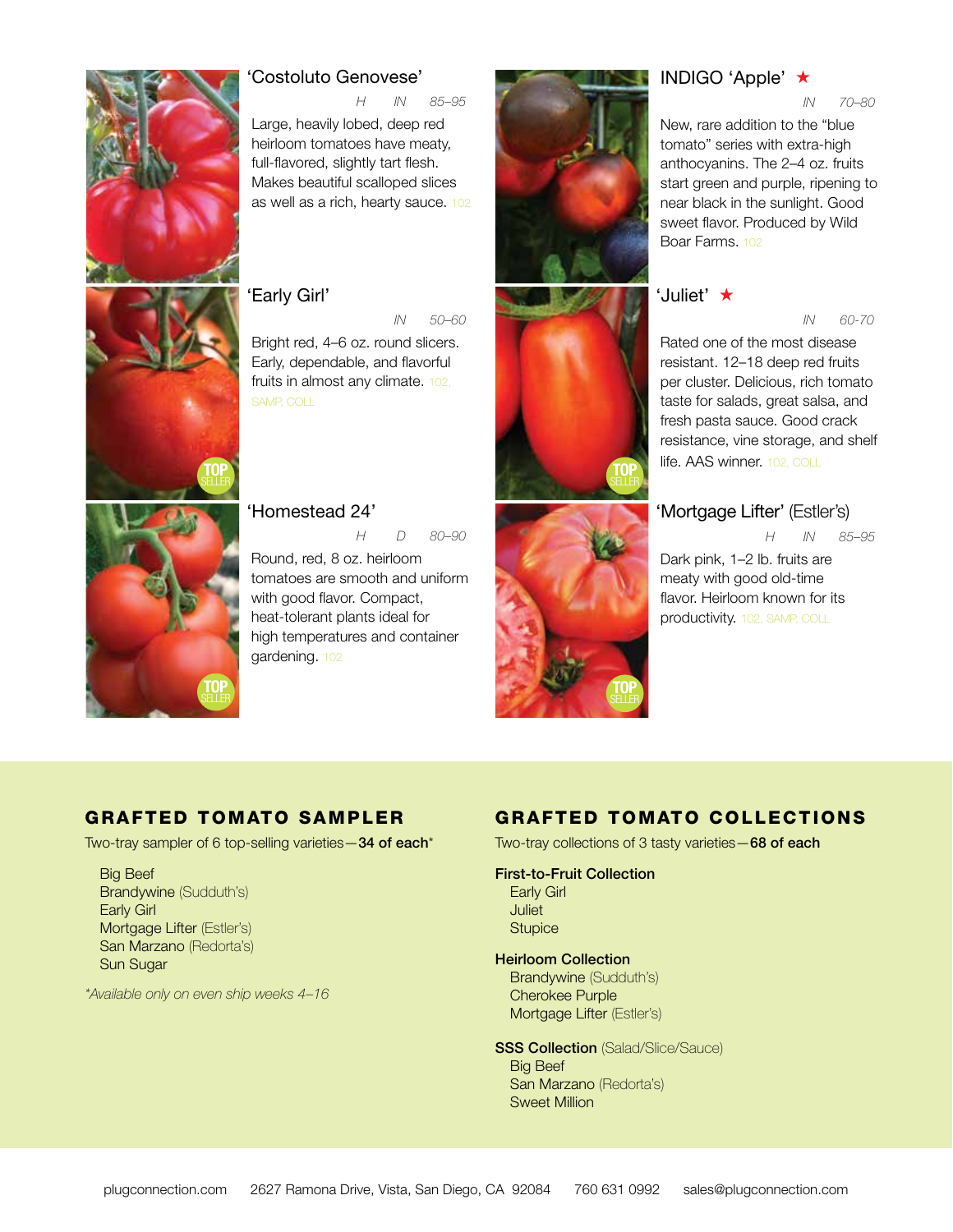

### 'Pineapple' ★

*H IN 85–95*

Huge golden beefsteaks, marbled in cherry-red, have mild fruity flavor. Heirloom with yields of 1–2 lb. fruits. 102

### 'San Marzano' (Redorta's)

*H IN 80-90* Famous Italian heirloom yields bright red, tapered 3" fruits. Meaty and flavorful—ideal for canning or sauce. 102, SAMP, COLL



### 'Stupice'

TOP SELLER

*H IN 60–70*

Extra early and reliable; coolseason heirloom produces 2" red fruits with wonderful, balanced, sweet-acid tomato flavor. Perfect for gardeners in northern climes or first of season production in warmer areas. 102, COLL

### 'Sun Sugar'

 *in 65-75*

Abundant candy-sweet orange cherry tomatoes with high levels of sugar and vitamin A. Possibly the world's sweetest tomato, 102, SAMP

### 'Sweet Million'

*IN 65–75*

Sweet, bright red cherry tomatoes produced in large clusters. Crack and disease resistant. 102, COLL

### ADD MORE FLAVOR

The following Mighty 'Mato varieties are limited and available for custom propagation with a five (5) tray minimum order per variety. Please include additional three (3) weeks for processing.

Anahu Arkansas Traveler Beaverlodge Slicer Berkeley Tie-Dye Black Cherry Black Icicle BUMBLEBEE Pink BUMBLEBEE Sunrise **Carmello Copia Creole Defiant Goliath** Green TIGER Green Zebra Heatwave II INDIGO Kumquat INDIGO Rose

INDIGO Ruby **Jetsetter** Julia Child Legend Lucky TIGER Manitoba Marianna's Peace Momotaro Mountain Magic Paul Robeson Pink Berkeley Tie-Dye Pruden's Purple Sasha's Altai **Skykomish Smarty Sunmaster Tangerine** Yellow Mortgage Lifter

### Cultural Information

**PLANTING** Keep graft above soil level

MEDIA pH: 5.5–6.2; EC: < 0.75

TEMPERATURE Day: 65–75°; Night: 62–65°F

MOISTURE Maintain moderate moisture levels

**HUMIDITY** Maintain adequate airflow

FERTILIZER APPLICATIONS 100-150 ppm; Every third irrigation, alternate with: 5–10–10 or 5–20–10 Trace elements should also be added as needed

**PRUNING** Prune lateral suckers for best fruiting

PLANT GROWTH REGULATOR (PGR) Not required

TRAY SIZES 102; Sampler 6x34-strip; Collection 3x2x34-strip; 20mm Tomatoes

CROP TIME Slightly faster than non-grafted (4") 3–4 wks; (1GL) 4–6 wks; (2GL) 4–6 wks

### DISEASE RESISTANCE PACKAGE

The SuperNatural rootstock used for Mighty 'Mato provides a very good soil-borne disease resistance package that includes: Corky Root Rot, Fusarium Wilt Races 1 & 2, Fusarium Crown Rot & Root Rot, Verticillium Wilt, Nematodes, and Tomato Mosaic Virus (TMV).



Plug Connection<sup>®</sup>



TOP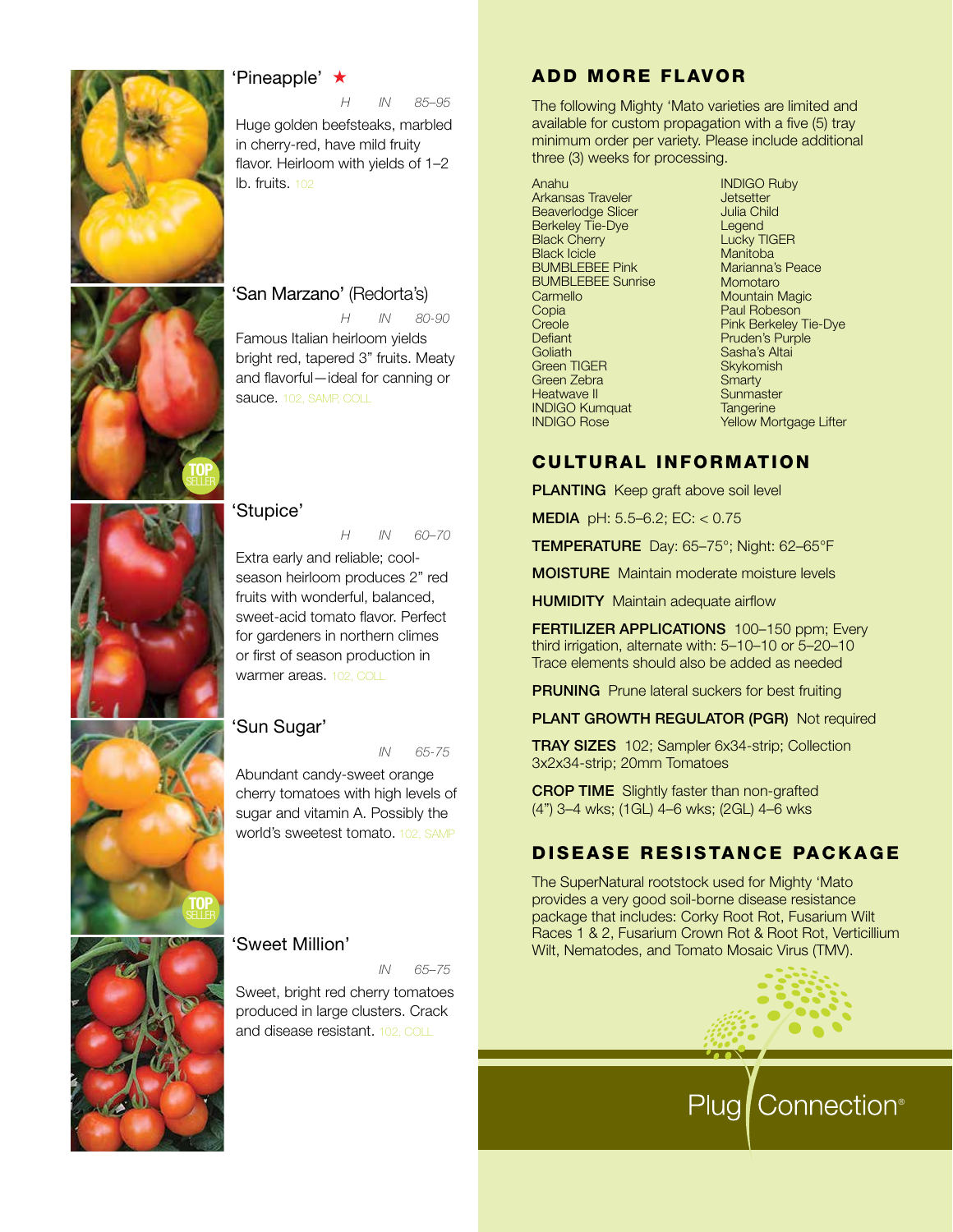# Plug Connection®

# **Grafted Melon & Watermelon**

With improved resistance to soilborne diseases and greater tolerance for weather imperfections, grafted melon and watermelon plants are beautiful and healthy producing long, abundant harvests of tasty fruit—home gardening success!



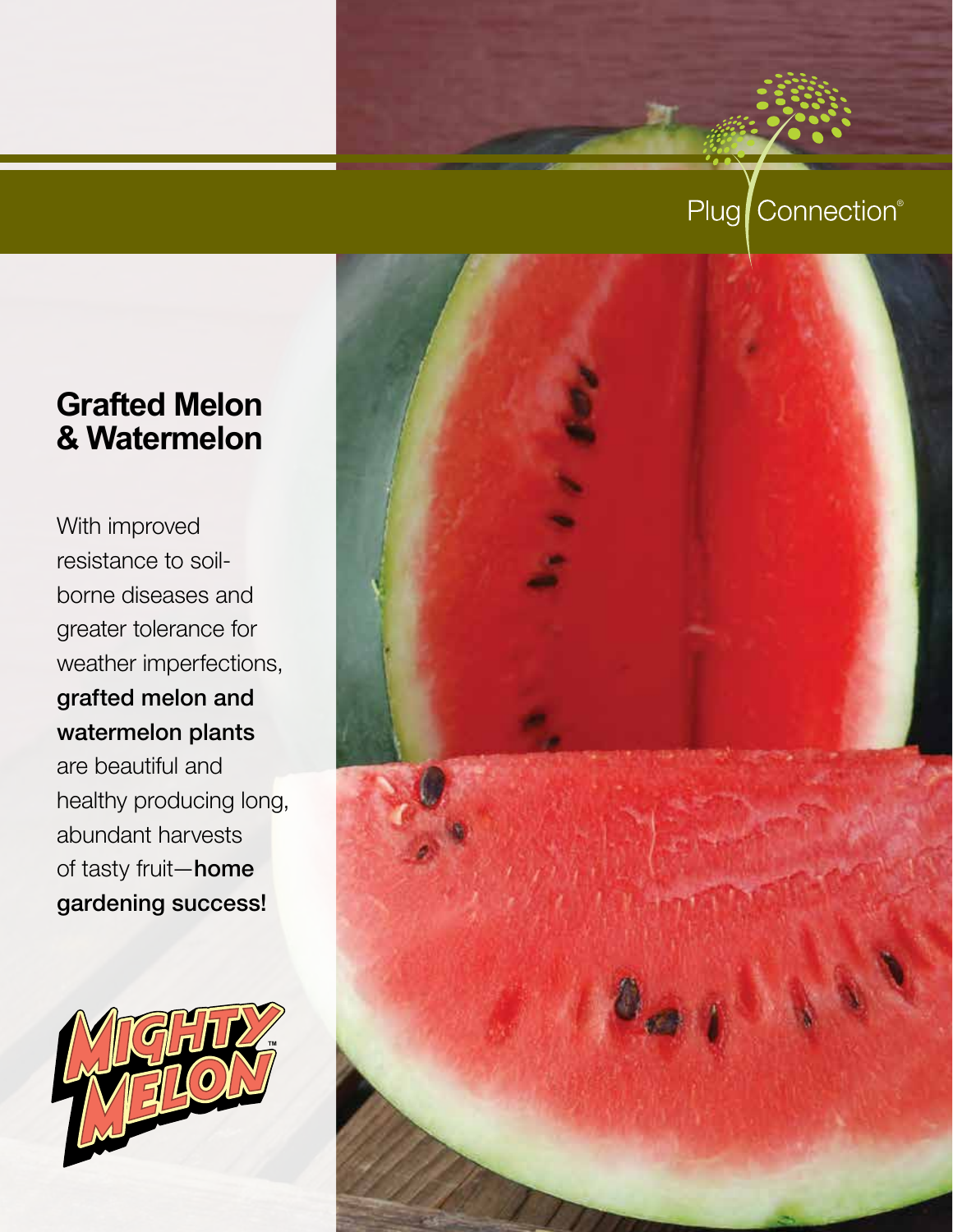

### 'Ambrosia' Cantaloupe

 *80–90*

A reliable garden and fresh market favorite. Round hybrid melons are 4 to 5 pounds with pale-orange flesh and a small seed cavity. Very sweet, floral flavor is both juicy and tender. Disease resistant. 102,

### 'Sugar Baby' Watermelon

*heirloom 80–90* 8–10" round "icebox" watermelons are 6–10 lb. with nearly black rind when ripe—picnic staple since introduced in 1959. Juicy, deep red-orange flesh, small black seeds, and incredible sweet, rich flavor. Mildew resistant. 102, COLL

### 'Swan Lake' Honeydew

*heirloom 80–90* Rare, beautiful, small honeydewtype melons are 2 to 3 pounds with smooth, creamy yellow skin. Flesh is white to pale salmon-pink with sweet, crisp flavor. 102

### Cultural Information

**PLANTING** Keep graft above soil level

MEDIA pH: 5.5–6.2; EC: < 0.75

TEMPERATURE Day: 65–75°; Night: 62–65°F

MOISTURE Maintain moderate moisture levels

**HUMIDITY** Maintain adequate airflow

FERTILIZER APPLICATIONS 100-150 ppm; Every third irrigation, alternate with: 5–10–10 or 5–20–10 Trace elements should also be added as needed

PLANT GROWTH REGULATOR (PGR) Not required

TRAY SIZES 102; Collection 3x2x34-strip; 25mm **Melons** 

CROP TIME Slightly faster than non-grafted (4") 2–3 wks; (1GL) 2–4 wks; (2GL) 2–4 wks

### GRAFTED COLLECTION

Two-tray collection of 3 tasty varieties - 68 of each

Tasty Snack Collection Coolcumber (Khassib) Ambrosia Cantaloupe

Sugar Baby Watermelon

*Tomato and pepper collections also available.*

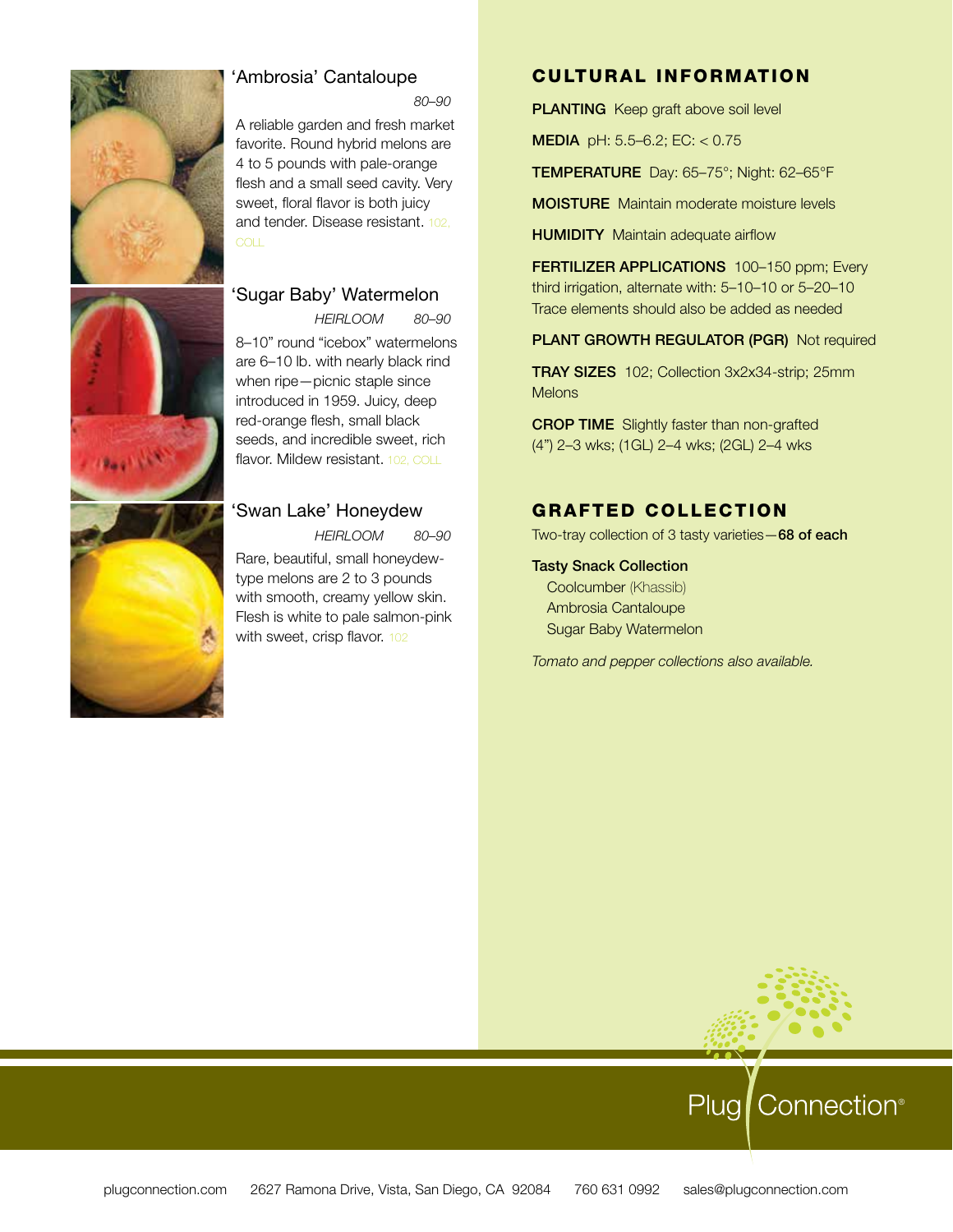# Plug Connection®

# **Grafted Vegetables**

With improved resistance to soil-borne diseases and greater tolerance for weather imperfections, grafted cucumber, eggplant, and pepper plants are beautiful and healthy producing long, abundant harvests of tasty fruit—home gardening success!